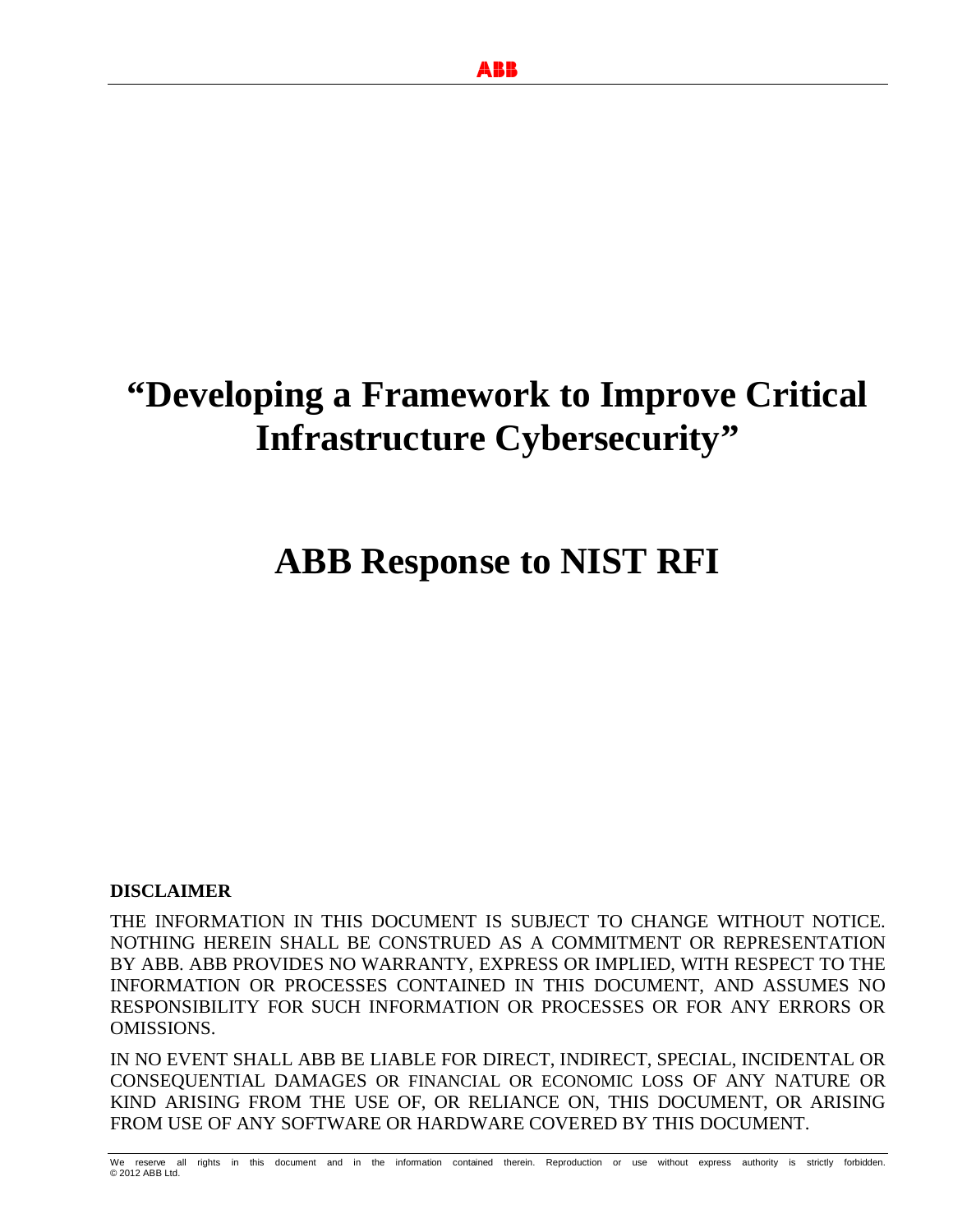# **About ABB**

ABB is a global leader in power and automation technologies. Based in Zurich, Switzerland, the company employs 145,000 people and operates in approximately 100 countries, including the United States of America. The company in its current form was created in 1988, but its history spans over 120 years. ABB's success has been driven particularly by a strong focus on research and development. The company maintains seven corporate research centers around the world and has continued to invest in R&D through all market conditions.

The result has been a long track record of innovation. Many of the technologies that underlie our modern society, from high-voltage DC power transmission to a revolutionary approach to ship propulsion, were developed or commercialized by ABB. Today, ABB stands as the largest supplier of industrial motors and drives, the largest provider of generators to the wind industry, and the largest supplier of power grids worldwide.

ABB supplies technology, products and services to a number of the sectors defined as critical infrastructure according to the definition in 42 U.S.C. 5195 - for example electrical power systems, gas and oil production, refining as well as pipelines, water supply and sewage systems or manufacturing. Besides supplying to these critical infrastructures, ABB itself operates a number of manufacturing sites in the U.S., e.g. manufacturing of power transmission equipment and electrical equipment. As such, the responses below focus on the sectors in which industrial control systems (ICS, e.g. DCS, SCADA) and similar systems are used. We acknowledge that our statements may not be applicable to sectors that we are not involved in.

# **Cyber Security at ABB**

ABB fully recognizes and understands the importance of cyber security for its customers and has thus created an organization with top management support at the Group level responsible for all aspects of cyber security. Safety and reliability are given the highest priority in all of our products, systems and services. Cyber security, which is a key aspect of these efforts, is not viewed as a one-time activity, but as an integral and continuous part of the product lifecycle, from early design and development, through testing and commissioning, to life time support service and future adaptations. Similarly, cyber security is viewed as an integral and continuous part of our project lifecycle ensuring both the delivery of a critical infrastructure solution with the appropriate security properties as well as secure execution of the project work itself. Furthermore we strive to support our customers in their efforts to operate and maintain their solutions' security properties throughout their entire operations period.

We continue to build expertise in this area and partner with industry collaborators and specialists as well as academia. By understanding market conditions, customer needs and the cyber environment, ABB works closely with customers to achieve the necessary levels of cyber security without compromising operational performance. These solutions are aimed at reducing business risk, providing comfort and confidence, as well as enabling compliance with standards and legal requirements.

Cyber security issues have been the subject of standardization initiatives by IEEE, IEC and ISA for some time and ABB plays an active role in all these organizations, helping to define and implement cyber security standards for power and industrial control systems. The objective is to establish the necessary levels of cyber security, and maintain that level, even in the face of challenges, while preserving the availability and functional interoperability of systems. As an extension of these efforts in standardization we greatly appreciate the opportunity to provide input to the NIST response to the President's Executive Order 13636.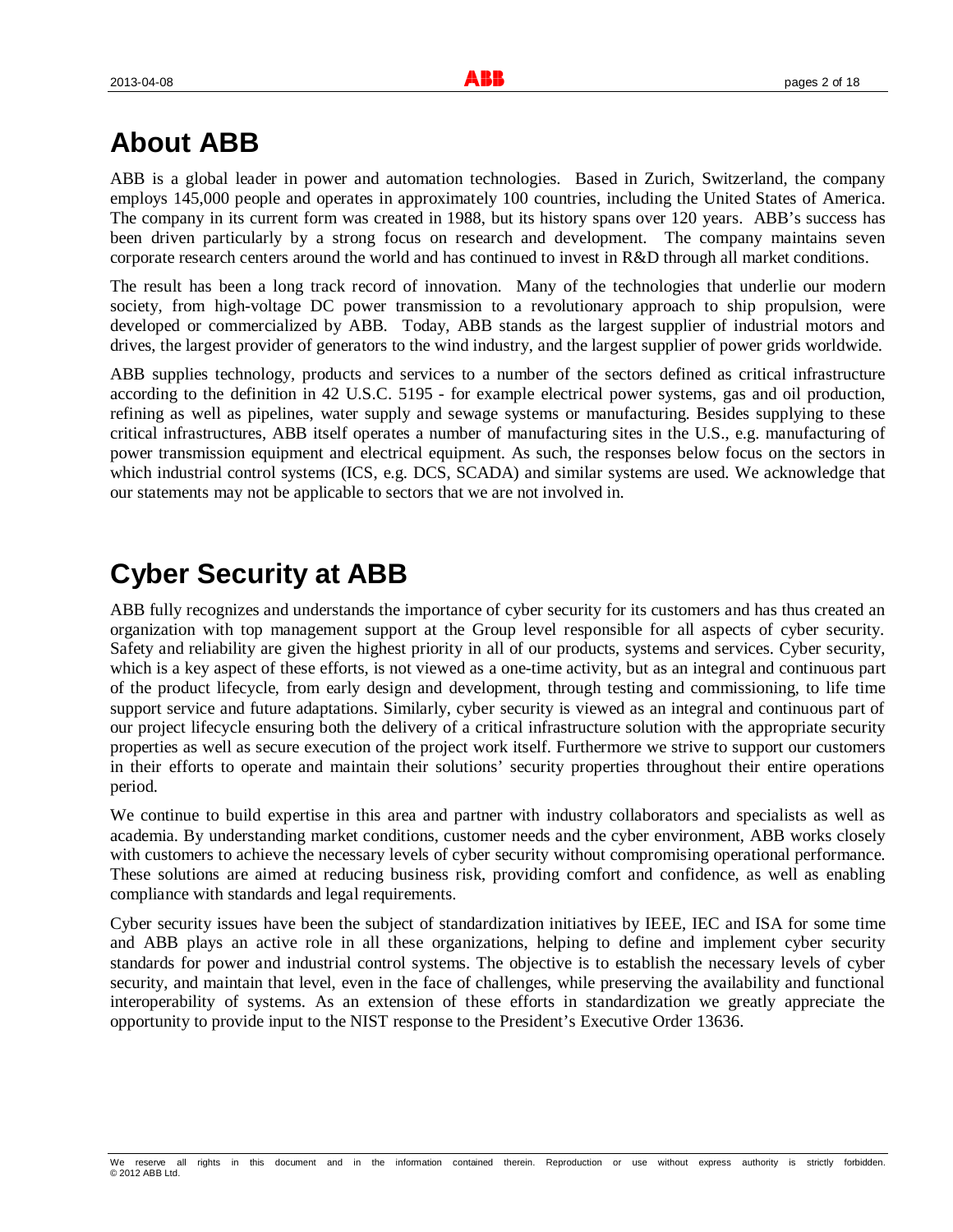# **ABB Response to RFI**

# **1.1 Current Risk Management Practices**

*NIST solicits information about how organizations assess risk; how cyber security factors into that risk assessment; the current usage of existing cyber security frameworks, standards, and guidelines; and other management practices related to cyber security. In addition, NIST is interested in understanding whether particular frameworks, standards, guidelines, and/or best practices are mandated by legal or regulatory requirements and the challenges organizations perceive in meeting such requirements.*

# **1.1.1 What do organizations see as the greatest challenges in improving cyber security practices across critical infrastructure?**

The biggest challenges in improving cyber security for critical infrastructures can be categorized largely in two major groups – organizational challenges which are dominantly concerning people, policies and procedures (e.g. awareness, training, organizational structure, rules and operational maturity) and technical challenges which are dominantly concerning technological issues (e.g. domain specific protocols, adapting enterprise IT security solutions for the control system domain).

Among the organizational challenges, the biggest ones include

- Risk management models for cyber security which deal appropriately with the specific challenges that historic data is largely unavailable and – due to the dynamic nature of the threat landscape – of limited use in forecasts of the future risk exposure
- x Ensuring awareness for cyber security risks and necessary measures to address them across the organization but with appropriate level of information for the individual's role
- Competence management including defining the cyber security aspects of organizational roles, defining cyber security specific roles in the organization, defining necessary skills for the individual roles and finding the appropriate people to fill the roles and ensuring continuous training to build and maintain the necessary skills for these people
- Avoiding disruptive changes which would impact normal business operations while at the same time adopting cyber security practices in the organization and prioritizing on those changes which promise the biggest cyber security improvement

Among the technical challenges, the biggest ones include

- Securing an aging installed base, i.e. cyber security solutions not only need to protect systems that are commissioned or upgraded today but a strategy is required that also includes a large installed base
- Sustaining the security over time, e.g. deploying updates and patches to address newly found vulnerabilities and newly discovered emerging threats, maintaining access control to match the needs of a changing organization
- x Situational awareness for cyber security, i.e. monitoring the system events for potentially suspicious events, analyzing those events and identifying cyber security incidents – in a timely fashion to allow for appropriate response before incidents can have a significant impact on the critical infrastructure operations
- Securing heterogeneous environments, i.e. finding the right technology to ensure a common security level in environments with systems from multiple vendors, systems running on multiple platforms (incl. multiple generations of the same platform), or of otherwise heterogeneous technical nature
- Efficiently (i.e. ideally automatically) documenting compliance with a variety of requirements, from internal organizational standards, external voluntary standards to enforced regulations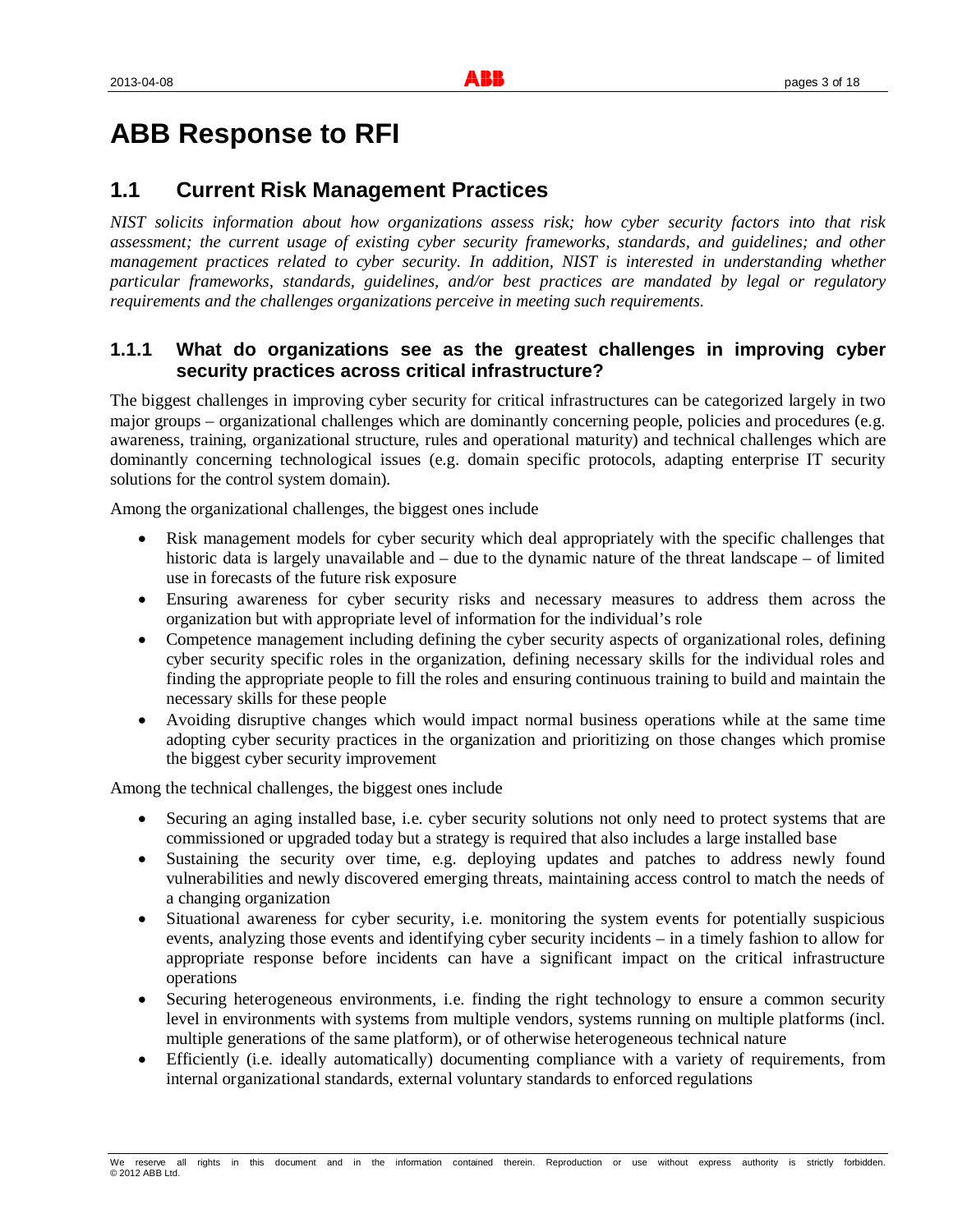# **1.1.2 What do organizations see as the greatest challenges in developing a crosssector standards-based Framework for critical infrastructure?**

Different sectors will differ in a variety of aspects. The framework to be developed by NIST will have to be flexible enough to accommodate the different needs, but at the same time effective enough to actually improve the security posture and specific enough to give actionable guidance to organizations where it is needed. The aspects in which organizations might differ include:

- x Fundamental operational and design principles different industries have different fundamental principles in terms of operational practices and technical designs which are considered proven and stateof-the-art and which may be of relevance for security as well. The framework to be developed by NIST should be compatible with these principles, but at the same time provide actionable guidance on how to address cyber security in the application of these principles.
- Maturity levels of different sectors the maturity level between different sectors varies and any framework to be developed must ultimately have the goal that all sectors reach a similar level. However, especially in the beginning, the framework must assure that sectors with a lower maturity level are presented with an approach that is ambitious but at the same time pragmatic, not too disruptive or overwhelming. For sectors with a higher level of maturity NIST must make sure that any framework developed does not slow down or event reduce that level of maturity. As an example the NERC CIP regulation had a very positive impact on utilities that did not have a mature security program, however they left and still leave little motivation or incentives for utilities that had or have a mature program to go above and beyond the NERC CIP requirements.
- Size of the organization small, medium and large organizations have different capabilities and different needs e.g. regarding flexibility to adopt changes or fix costs which are bearable
- Geographic distribution local, regional, national and multi-national organizations have different needs. Organizations with a large geographical reach will likely be exposed to different legal, regulatory and cultural environments which may prevent or mandate some security measures.
- $\bullet$  Interconnectivity in some sectors the acting organizations inherently have a high degree of interconnectivity (e.g. the electric power grid) while in other sectors the actors are operating relatively independently from each other with rather loosely defined interfaces and dynamically changing peers they interact with.
- Differences in the scale of the societal impact of disruptions in the respective sectors disruptions in some sectors will have a larger impact on society than other sectors and thus their risk tolerance will be different and hence the threshold for the business decision of mitigating or accepting the risk will be different. This will likely not be different in how different security controls are designed but it will be on the choice and extent of security controls chosen.

# **1.1.3 Describe your organization's policies and procedures governing risk generally and cyber security risk specifically. How does senior management communicate and oversee these policies and procedures?**

ABB has a global enterprise risk management program. It has recently been summarized in an article in the Treasury Management International magazine [1] and has recently been recognized with the 2012 TMI Award for Innovation and Excellence in Risk Management [2]. Risks reported by various units are aggregated and consolidated in the Enterprise Risk Management team. Business managers of the different affected units remain owners of their respective risks and are asked to create a mitigation plan for their top risks.

Besides managing the risk ahead of time with the intent to minimize the likelihood of the risk materializing, ABB also considers it crucial to be prepared for the event that a risk materializes. Some incident types are relatively foreseeable and the organization can prepare for their handling. For example we have defined policies and procedures for handling incidents in our internal infrastructure, or policies and procedures for handling software vulnerabilities in our products. However, there are also incident types which are hard to foresee and for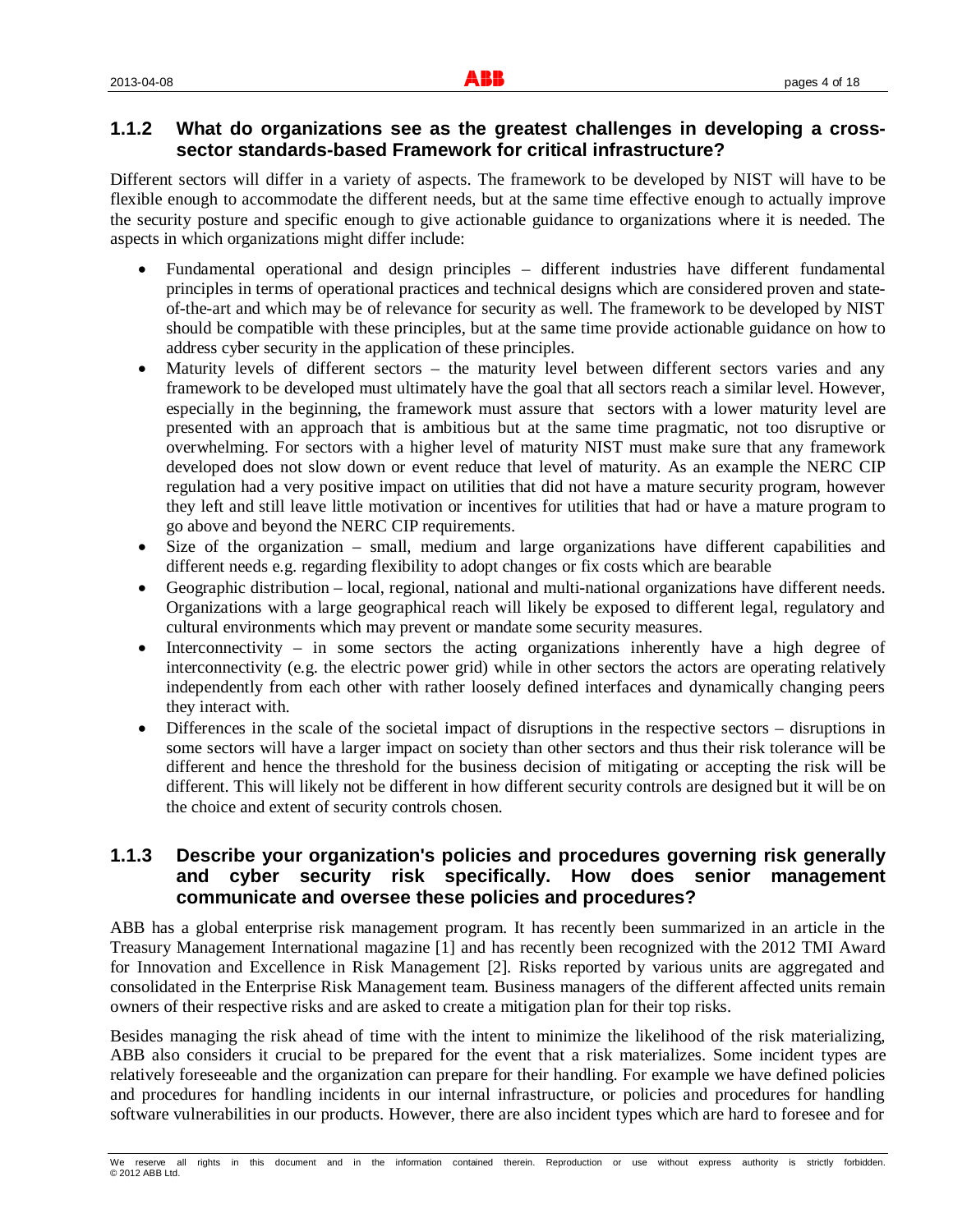which it is impossible to prepare detailed policies and procedures. Generally, these are referred to as crises. ABB has a dedicated organization for crisis management, which is also represented in ABB's global group level cyber security organization.

# **1.1.4 Where do organizations locate their cyber security risk management program/office?**

ABB's global cyber security organization responsible for customer related cyber security (i.e. cyber security in ABB's products, systems, services, etc.) is located in the office of the CTO, directly reporting to an Executive Committee member. The CISO is located in the Enterprise Information Systems function which in turn is part of office of the CFO. The cyber security organization has a formally established relationship with the CISO organization and collaborates frequently as topics such as the security of servers and workstations in the product development teams and in the project teams are in the scope of both organizations.

The cyber security organization spans the different hierarchy levels of the ABB group. It is headed in the office of the CTO, and consists of members at the division level (reporting to the respective division technology manager), at the business unit as well as at the product group level. Similarly, the CISO organization is organized hierarchically with global, regional and national teams.

Regional and country level organizations have cyber security resources typically located in the project execution groups and in the service delivery groups. Also, the regional and country level organizations have information security resources which report into the CISO's organization structure.

# **1.1.5 How do organizations define and assess risk generally and cyber security risk specifically?**

ABB has defined a risk catalogue with 3 global risk categories of external, strategic and operational risks. In each of these categories, the catalogue contains 6 to 12 risk groups, each of which in turn consists of 5 to 10 risk clusters. One of these risk clusters is "Information systems & cyber security". Risk identification and assessment based on this risk catalogue is a combination of a top-down and a bottom-up approach, where global and regional functions as well as local functions are asked to report the risks from their point-of-view. Risk reporting is done using common templates which include a textual description and a qualitative valuation of the risk in a matrix of perceived likelihood (rare, unlikely, moderate, likely, almost certain) and perceived impact (insignificant, minor, moderate, major, dramatic). Based on this matrix, the risks are categorized as unimportant, less important, lower priority, higher priority and critical. Additionally, the template contains a description of existing and incremental mitigation plans.

# **1.1.6 To what extent is cyber security risk incorporated into organizations' overarching enterprise risk management?**

As noted in 1.1.5, the ABB risk catalogue contains a risk cluster "Information systems & cyber security". All risks concerning the information security of the ABB information infrastructure as well as the cyber security risks potentially affecting our customers are reported in this cluster, following the same combined bottom-up and top-down approach described in 1.1.5. Members of the cyber security organization are primarily responsible for the identification, assessment and mitigation of these risks, however other employees are encouraged to also raise risks they perceive to the risk management team's attention.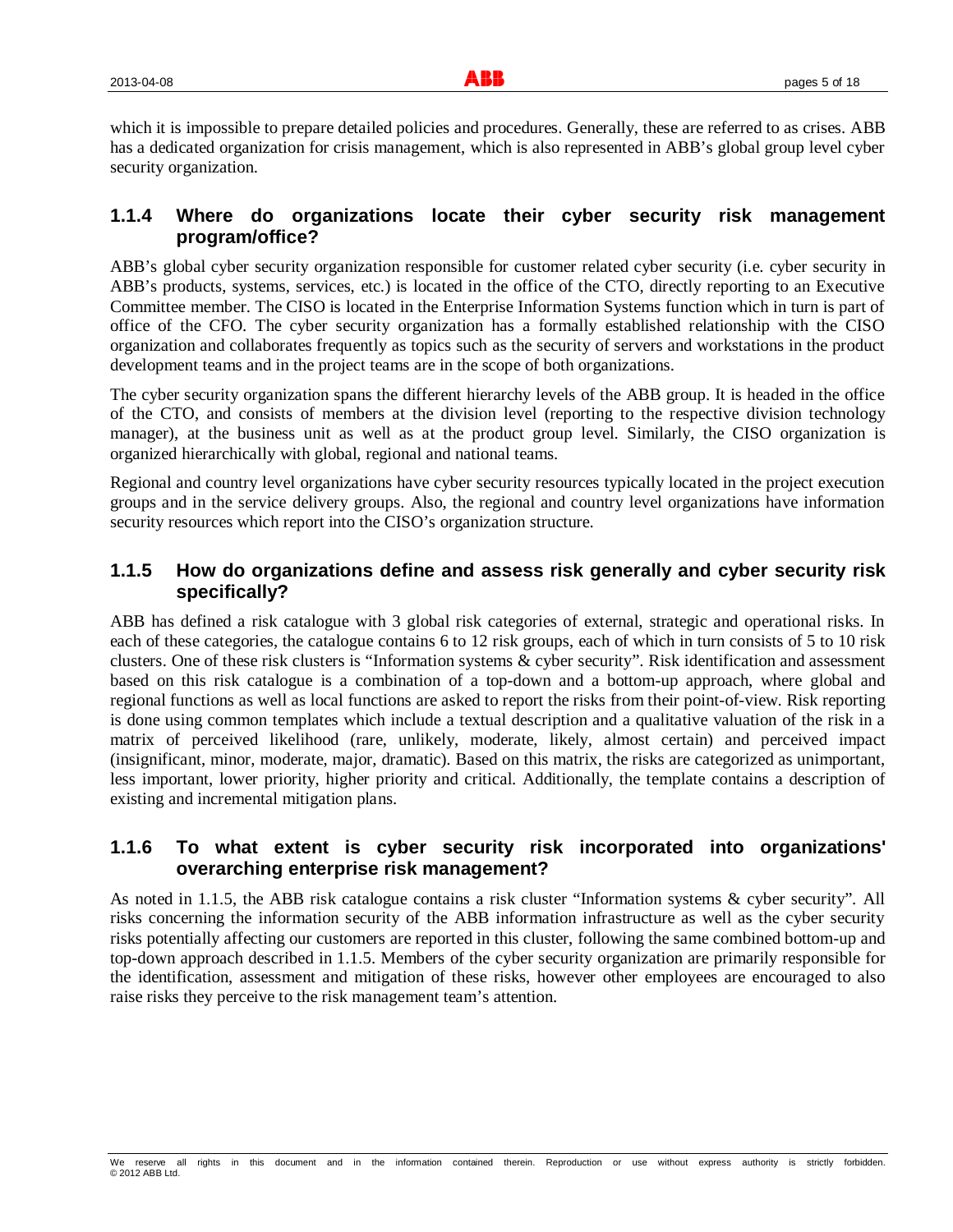#### **1.1.7 What standards, guidelines, best practices, and tools are organizations using to understand, measure, and manage risk at the management, operational, and technical levels?**

Generally, the mechanisms to understand, measure and manage risk are dependent on the type of risks. In the risk cluster of "Information systems and cyber security" there is a multitude of mechanisms involved.

ABB's information security risks are managed according to an ISO 27000 information security management system operated by the CISO organization. At the management level instruments such as risk dashboards and heat maps based on a risk matrix are used to visualize the risk posture. Operationally, the plan, do, check, act cycle as described in the ISO 27000 framework is used to define, implement, monitor and improve mitigation plans for those risks that have been selected for mitigation. Other risks may be accepted, transferred or avoided.

On a technical level, in the general Enterprise Information Systems domain, we mostly use controls from the ISO 27002 catalog of controls complemented with more recent controls which have not yet been incorporated into the standard, as we see fit according to our ISO 27001 based information security management system [3].

In our cyber security organization, we use more domain specific models where available and necessary. Our product development organizations are inspired by security development lifecycle models such as the Microsoft Secure Development Lifecycle (SDL) [4], the Building Security In Maturity Model (BSIMM) [5], and the open Software Assurance Maturity Model (openSAMM) [6] and complement them with requirements specifications specific to the relevant application domain, e.g. the IEC 62351 specifications [7] in the electric sector, the ISA / IEC 62443 specifications in the process industries (and as applicable also in other industries such as discrete manufacturing).

Our system integration organizations take inspiration from industry-specific guidance such as the Electricity Subsector Cybersecurity Capability Maturity Model (ES-C2M2), the Norwegian OLF's security guidelines (currently OLF guidelines 104 and 110) [10] and also use specifications such as the relevant documents from the ISA / IEC 62443 standard [8]. When citing these documents, we would like to point out that the sector-specific differences often are relatively small and the sector-specific claim of these documents more often than not is primarily based on the fact that the publishing entity has some formal or informal authority for a given sector, while the concepts in the documents are mostly well applicable across different sectors of our scope.

#### **1.1.8 What role(s) do or should national/international standards and organizations that develop national/international standards play in critical infrastructure cyber security conformity assessment?**

We believe that national and international standards should define the requirements to which to conform to. These requirements should be complemented with guidance on their interpretation. However, we see different types of standards with different goals, which have an impact on conformity assessment. There are standards which aim at generally defining acceptable cyber security maturity levels in the organization as well as system and product capabilities. These standards usually define what is expected, but not how it is to be achieved (the ISA / IEC 62443 series of standards [8] is a good example in this category). Then there are standards which aim at interoperability of different solutions. These standards must be on a more higher level of technical detail and must specify exactly how the security objectives have to be met, e.g. by specifying protocols and protocol extensions (the IEC 62351 series of standards [7] is a good example in this category).

Interoperability standards should specify test cases and expected or unacceptable outcomes of the tests to define conformity. Where appropriate, different levels of conformity or different profiles of a standard may be advised, but the specification has to be transparent which requirements are applicable to each of these. Conformity assessments have to be unconditional to these levels or profiles and the requirements in the specification. If the scope of a conformity assessment is defined per assessed product or system, the comparability of these assessments is lost and their value in the economic transaction of purchasing technology is diminished.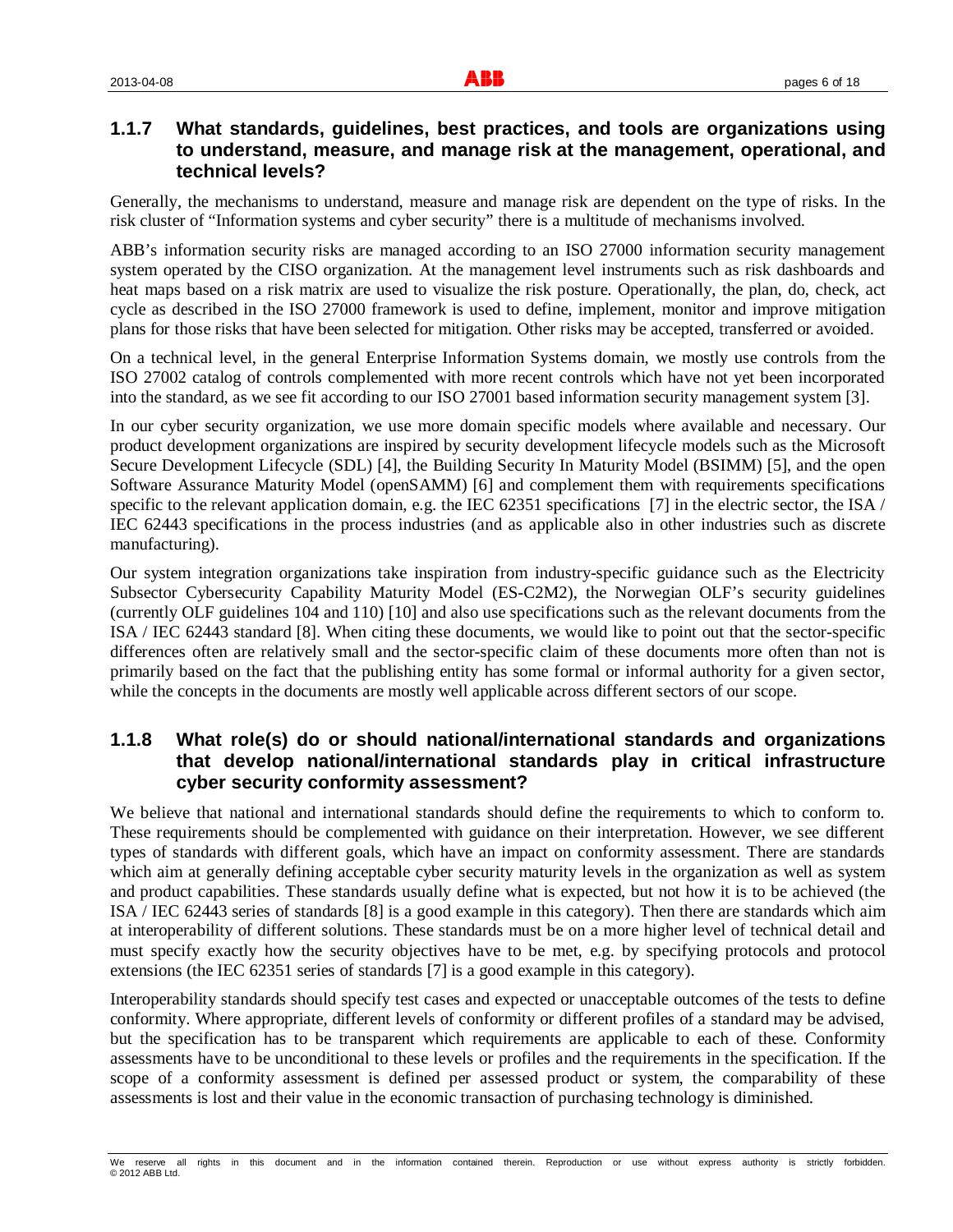For other standards describing meaningful conformity assessments will be much more difficult. These standards intentionally specify their requirements in fairly high-level and abstract way. This is to specifically allow different approaches to meeting the requirements. At this abstract level, it is often not possible to specify detailed test cases and expected and/or unacceptable test results. Hence, conformity assessments have to interpret the requirement when assessing whether a given implementation meets the requirement or not. This implies subjective evaluation by the assessor which impacts the comparability of different assessments and the repeatability of assessments and the predictability of their outcome for a given target of evaluation.

In either case however we strongly believe that any meaningful conformity assessment must be based on publicly available criteria. In addition conformity assessments programs must pay great attention to minimizing associated costs and time investments.

# **1.2 Use of Frameworks, Standards, Guidelines and Best Practices**

*As set forth in the Executive Order, the Framework will consist of standards, guidelines, and/or best practices that promote the protection of information and information systems supporting organizational missions and business functions.*

*NIST seeks comments on the applicability of existing publications to address cyber security needs, including, but not limited to the documents developed by: international standards organizations; U.S. Government Agencies and organizations; State regulators or Public Utility Commissions; Industry and industry associations; other Governments, and non-profits and other non-government organizations.*

*NIST is seeking information on the current usage of these existing approaches throughout industry, the robustness and applicability of these frameworks and standards, and what would encourage their increased usage.*

#### **1.2.1 What additional approaches already exist?**

ISO 27000 [3], NIST 800-53 [11], IEC 62443 [8], WIB Process control Domain: security requirements for vendors [13], NERC-CIP [12], NIST 800-82 [14], DHS Cyber Security Procurement Language [15], OFL 104/110 [10], NIST IR 7628 [16], EU M490/SGCS [17], BDEW Whitepaper [18], VGB R175 [19], DoE ES-C2M2 [9], VDI 2182 [20], IEEE 1686[24], IEC 62351 [7], ERNCIP [25]

# **1.2.2 Which of these approaches apply across sectors?**

ISO 27000 [3], NIST 800-53 [11], IEC 62443 [8], WIB Process control Domain: security requirements for vendors [13], NIST 800-82 [14], DHS Cyber Security Procurement Language [15], OFL 104/110 [10], BDEW Whitepaper [18], VGB R175 [19], DoE ES-C2M2 [9], VDI 2182 [20], ERNCIP [25]

We would like to point out that even in documents which only claim relevance for a specific sector, the content is often fairly well applicable to other sectors. This is sometimes due to the fact that the respective content is fairly high-level and abstract and thus generic. Often it is due to the fact that the cyber security challenges and approaches to address them are relatively similar across the different sectors we serve, because the base technologies used in the control systems in the different sectors are similar if not the same and also fundamental operational principles as well as design principles are very similar.

The sector-specific claim of these documents more often than not is primarily based on the fact that the publishing entity has some formal or informal authority for a given sector.

# **1.2.3 Which organizations use these approaches?**

ISO 27000 – primarily traditional IT organizations (enterprise, e-commerce, etc.), internationally accepted (not as much in the U.S.)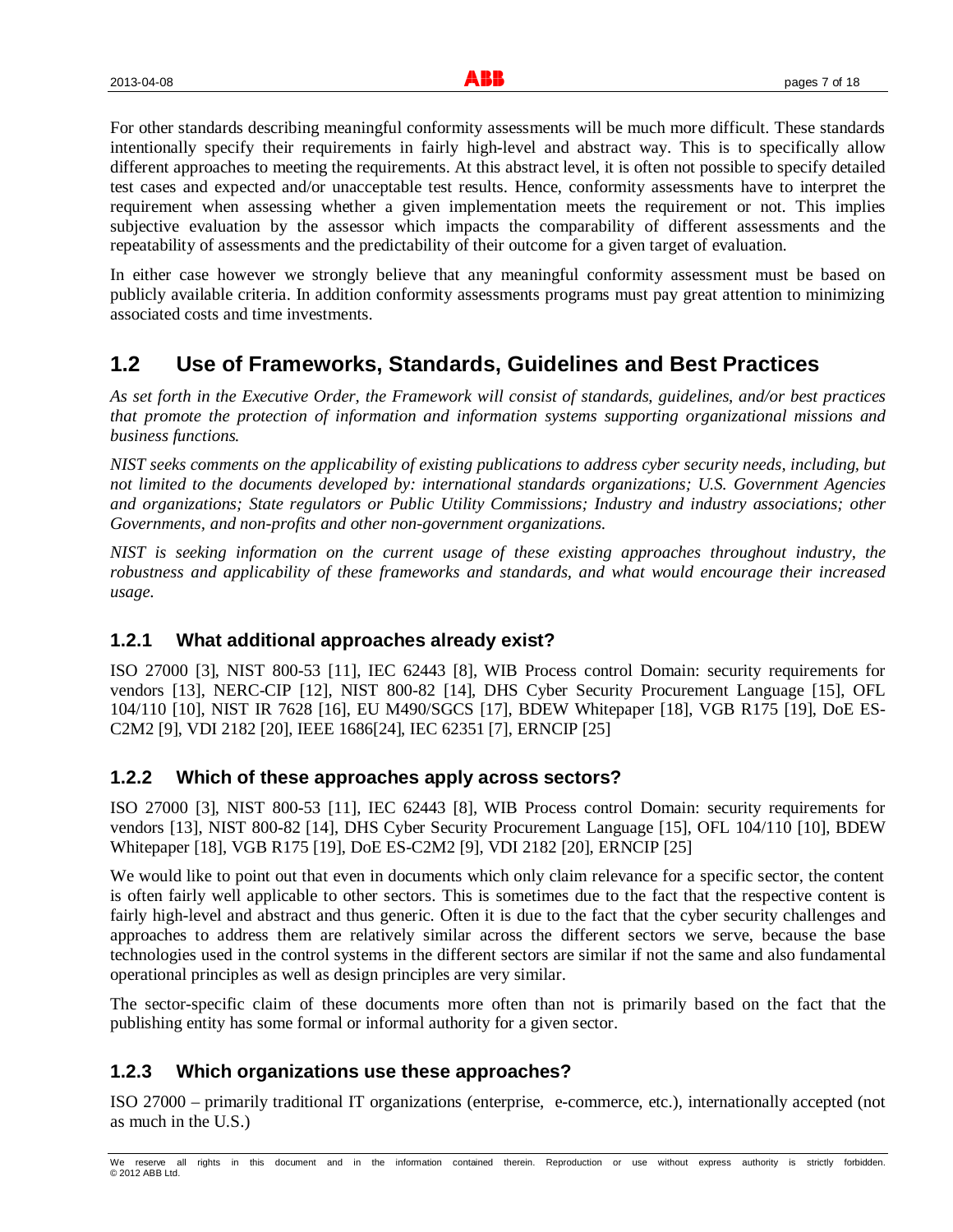NIST 800-53 – primarily US government, also similar organizations as ISO 27000 but mostly U.S. focused

ISA / IEC 62443 – industrial control systems user organizations with generally above-average security maturity (mostly because the standard is still under development), suppliers to these organizations

WIB – we currently see little adoption, suppliers of products and services (primarily system integration and maintenance) to industrial control system users are subject to the requirements specified – while it is assumed that these users actually require their suppliers to be certified towards the WIB requirements, more adoption is expected once the planned integration into the 62443 series is completed

NERC CIP – regulatory enforcement in the U.S. and Canada, but we also see European electric utilities use the NERC CIP requirements internally as a guidance

NIST 800-82 – we see little to no explicit reference to this document

DHS Cyber Security Procurement Language – we see little to no explicit reference to this document anymore

OLF  $104 / 110$  – primarily used by Norwegian oil  $\&$  gas companies (aligned with its intended scope)

BDEW Whitepaper – we see few customers from the German energy utility sector referring to this document as guidance

VGB R175 – we see few customers operating power plants in Germany referring to this document

DoE ES-C2M2 – we see little to no reference to this document by customers

VDI 2182 – we see few customers referring to this document as a guidance

#### **1.2.4 What, if any, are the limitations of using such approaches?**

ISO 27000 – very generic, very flexible but rather unspecific, does not address specific concerns of industrial control systems

NIST 800-53 – more specific than ISO 27000, less flexible, does not address specific concerns of industrial control systems

ISA / IEC 62443 – fairly complex suite of standards, provides specific guidance within its scope, strong focus on industrial control systems and the specific context they operate in

WIB – covers diverse areas (system capabilities, project delivery, maintenance), many vague requirements which are hard to evaluate, associated certification allows for scope declaration by the applicant which is not published openly with the certificate

NERC-CIP – very focused on energy utilities,

NIST 800-82 – provides good general guidance, but is not very actionable for novice users and provides little news for expert users

DHS Cyber Security Procurement Language – provides useful procurement spec text blocks, but requires expert users to be applied properly

OLF 104 / 110 – provides specific, actionable guidance, but doesn't go much beyond a fairly basic level, i.e. other than novice users won't benefit much

NISTIR 7628 – Provides specific guidance to Smart grid (critical infrastructure), but overall is too big and did not get enough adoption, especially globally.

EU M490/SGCS – Mandate 490 Smart Grid Coordination Group providing guidance to architectures and relevant standards. In this sense this can be seen as a reference. Related and in support to this there is also the SGTF (Smart Grid Task Force) with its different expert groups.

BDEW Whitepaper – This is a whitepaper produced by the German energy industry association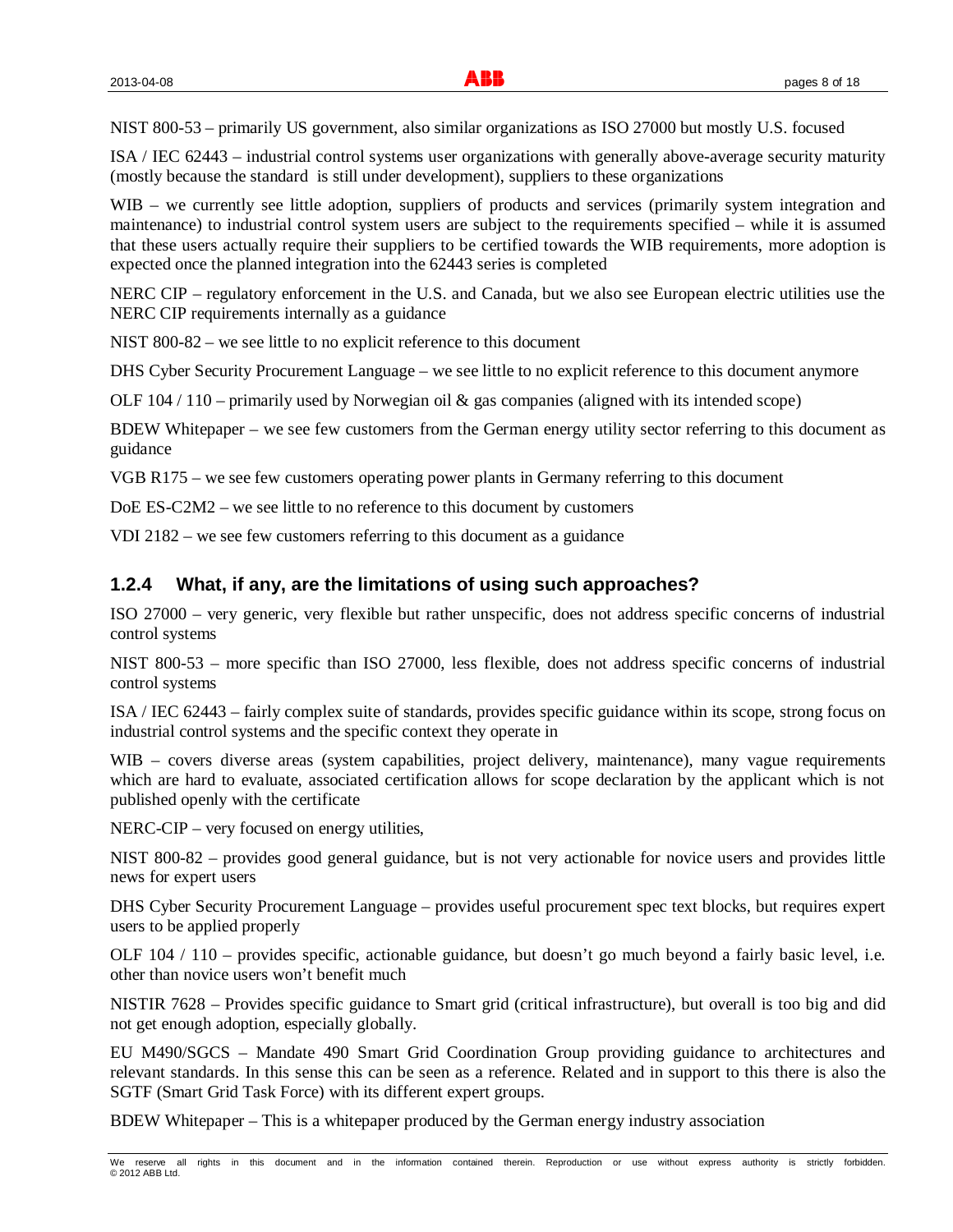VDI 2182 – provides a useful general framework, but is not very actionable for novice users while it provides little news for expert users, specifically the recent additions describing application examples somewhat compensate for these limitations

# **1.2.5 What, if any, modifications could make these approaches more useful?**

In general, we would favor fewer documents which are aligned in scope and coordinated conceptually and we do believe that the approach taken by ISA / IEC 62443 is the most promising effort in this respect. As noted above, we see several documents containing very similar content conceptually. These documents often differ in structure or minor details and by the nature of their owners, focus on specific sectors. It would be desirable to have a hierarchy of documents, in which documents on the top level provide the generic guidance applicable across multiple or all sectors. Where necessary, on lower levels of the hierarchy sector-specific documents could complement or modify this guidance to express the sector specific needs. But a restatement of the same or similar guidance in different words and in a different structure is causing confusion, delay in adoption and likely unnecessary efforts in both end user and supplier organizations.

# **1.2.6 How do these approaches take into account sector-specific needs?**

With only few exceptions, unfortunately, many approaches only mention sector-specific needs in the justification of their existence. But when carefully examined, the concepts in the approaches really do not differ much (see also 1.2.5).

# **1.2.7 When using an existing framework, should there be a related sector-specific standards development process or voluntary program?**

In our opinion, this is only reasonable if there are significant sector-specific needs and the sector-specific standards development process or voluntary program takes into consideration the available cross-sector content and focuses on the modifications and complements. In many cases this may be as simple as explaining the application of the cross-sector concepts in the sector-specific terminology and to possibly existing sector-specific reference architectures and models of operation.

# **1.2.8 What can the role of sector-specific agencies and related sector coordinating councils be in developing and promoting the use of these approaches?**

Such agencies should promote the use of a cross-sector approach as described in 1.2.5 and deal with the specifics in line with the cross-sector approach. They should support the development of this cross-sector approach which would help to ensure that the sector-specific extension is possible and that the scope and the concepts therein are compatible with the cross-sector approach. All this should speed up the process of development and adoption.

#### **1.2.9 What other outreach efforts would be helpful?**

As previously already state there already exists many, if not too many, efforts. Rather the starting new ones we feel it would be better to focus on the most promising ones available today and support those. These include IEC / ISA 62443, ISCJWG or ERNCIP.

# **1.3 Specific Industry Practices**

*NIST is interested in information on the adoption of the following practices as they pertain to critical infrastructure components:*

- x *Separation of business from operational systems;*
- x *Use of encryption and key management;*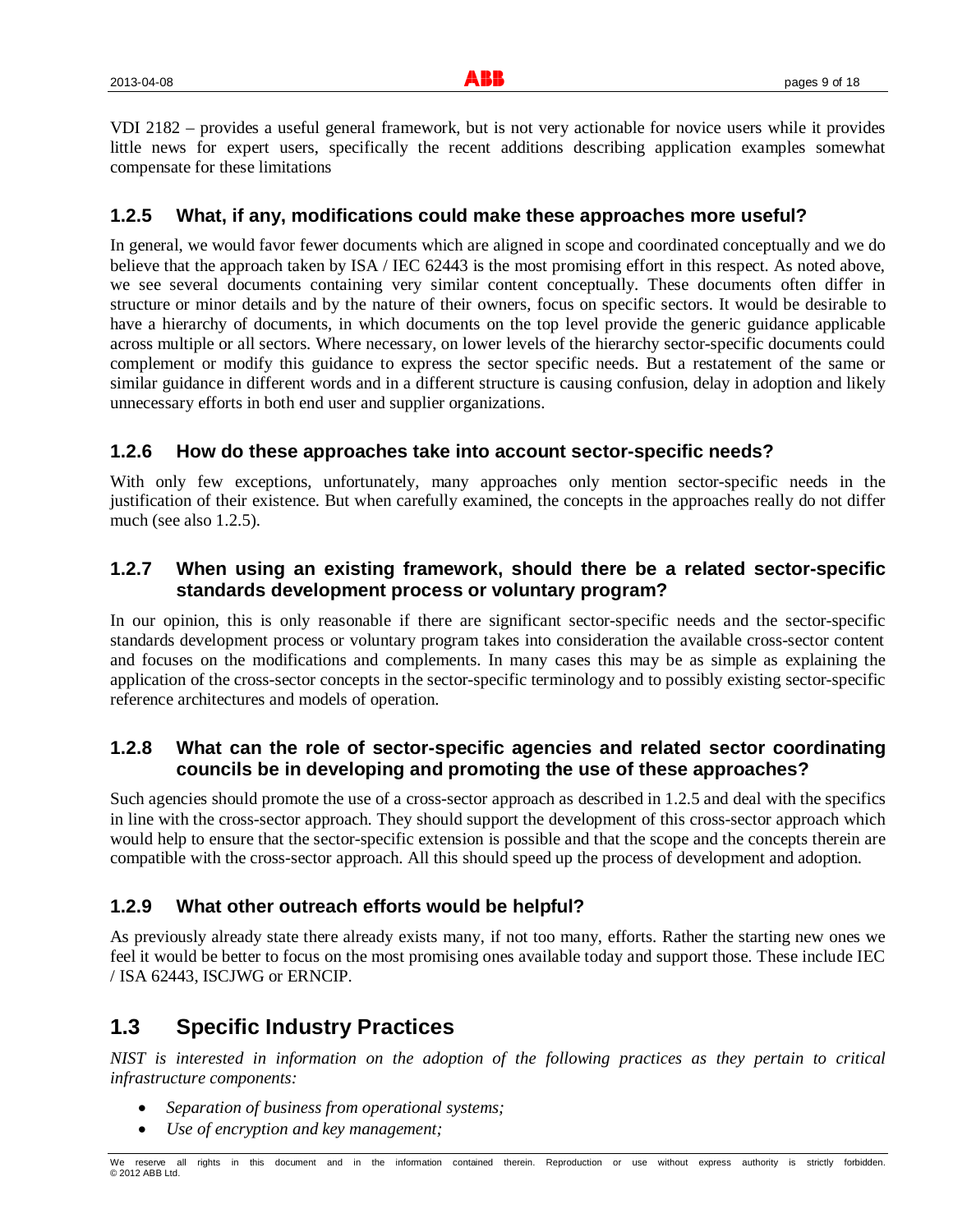- x *Identification and authorization of users accessing systems;*
- x *Asset identification and management;*
- x *Monitoring and incident detection tools and capabilities;*
- x *Incident handling policies and procedures;*
- x *Mission/system resiliency practices;*
- x *Security engineering practices;*
- x *Privacy and civil liberties protection.*

#### **1.3.1 Are these practices widely used throughout critical infrastructure and industry?**

The adoption of these practices differs between the different sectors we serve (note: the adoption, not so much the applicability and the details of how to apply them). We see the most mature and most consistent adoption in the power transmission & distribution and generation industries as well as in the oil, gas and chemical industries. Also, we see differences in adoption geographically, where in North America and Europe the largest adoption can be observed, and parts of the Middle East are catching up quickly.

#### *1.3.1.1 Separation of business from operational systems*

Historically this has been a standard design principle. With rising adoption of COTS technologies and rising need for multi-system integration as well as integration with the enterprise architecture the separation of systems used for the operation of critical infrastructures from those used for regular business operations has been weakened in practice. However, the recognition of cyber security risks implied by this weakened separation has recently led to a return of this principle. Guidelines and standards such as the ISA/IEC 62443 (specifically the planned ISA/IEC 62443-3-2) emphasize this as well. We do encourage our customers to use network segregation and support this in our product offerings as well as in our service portfolio.

#### *1.3.1.2 Use of encryption and key management*

We would like to extend this practice to include generally the use of cryptography, not limited to encryption. Given the relatively lower importance of confidentiality in ICS environments, encryption is comparatively less relevant then cryptographic integrity mechanisms – in control systems the focus must be on the continuous operation of the underlying process and this must not be jeopardized by issues in key management. Especially for field equipment (e.g. Intelligent Electronic Devices, Remote Terminal Units etc.) cryptography and key management are not widely used in practice, largely due to the fact that historically they have not been addressed and supported in products released more than several years ago. However, these products are and will have to remain in use for a significant period of time still for economic reasons. Most industrial communication protocols today still have no specification supporting the use of encryption and key management. Several vendors and end users have started to support and use tunneling mechanisms or even proprietary extensions. However, these usually interfere with interoperability because they lack the central specification by the owner of the respective protocol specification. A notable exception is the IEC 62351 series of standards which specified security extensions for several protocols commonly used in the power systems management domain (e.g. DNP3, IEC 60870-5-\*, IEC 61850).

The adoption of cryptographic functionality and key management is however increasing on larger systems such as Energy Management Systems, Distributed Control Systems etc.

#### *1.3.1.3 Identification and authorization of users accessing systems*

For larger systems (e.g. EMS, DCS) user identification and authorization is widely being used, sometimes however not on an individual user basis but using roles (e.g. Operator). We see less use of such technology in field devices (e.g. IED, RTUs, PLC) even when device already support the functionality. The main objection against its use is the need for barrier-free emergency access. However, the recognition of cyber security risks implied by too open access has recently led to a stronger emphasis of user identification and authorization. Guidelines and standards such as the ISA/IEC 62443 emphasize this as well.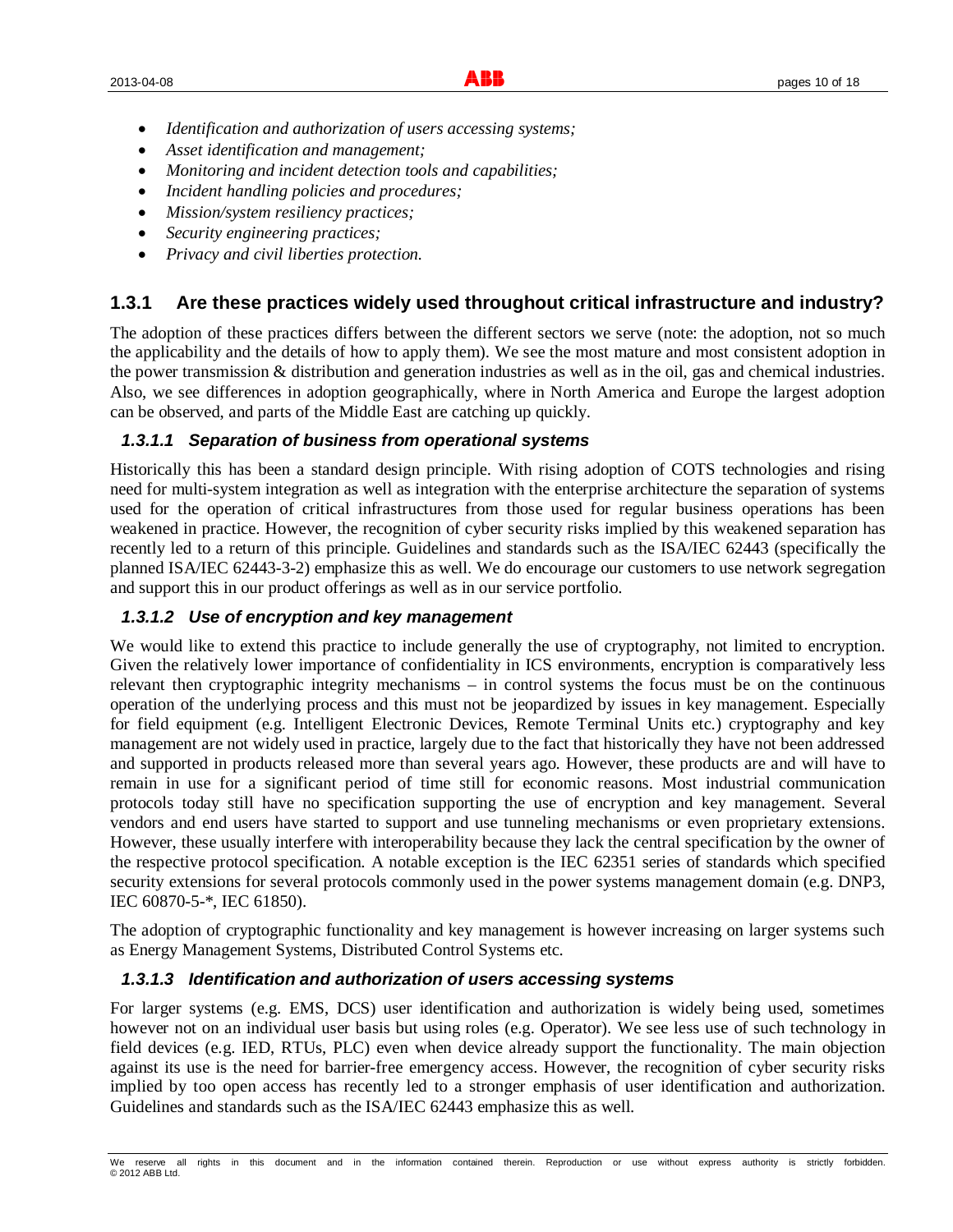#### *1.3.1.4 Asset identification and management*

Asset identification and management is becoming more and more popular, not only for reasons of cyber security. A detailed asset inventory is the basis for a variety of asset management approaches for different objectives. Asset management is often motivated by cost reasons, e.g. extending the lifetime of assets by proactive maintenance. The adoption of asset inventories and asset management approaches differs between different sectors, logically sectors which typically have large systems with a high number of assets per system more commonly use this than sectors with smaller systems with fewer assets per system. However, there is no doubt that a detailed asset inventory is also necessary for a mature cyber security management system. We do see the creation and maintenance of an asset inventory being mentioned as a recommendation or requirement in different guidelines and standards, e.g. the ISA/IEC 62443 series (specifically the -2-1 part) [8]. We do encourage our customers to deploy security monitoring and have offerings to that respect in our product and service portfolio.

#### *1.3.1.5 Monitoring and incident detection tools and capabilities*

System monitoring is a very common practice in industrial control systems. It is commonly referred to as "situational awareness" in the industrial control system community. Part of this practice is for example alarm management which helps operators to focus on the most relevant notifications from the monitoring system. Its focus is primarily on the process condition and the condition of assets, rather than on cyber security incidents. However, the recognition of cyber security risks has changed that focus to now also include cyber security. The level of security monitoring supported by products and systems released more than several years ago differs largely. While the COTS technologies adopted from general enterprise IT (e.g. operating systems, standard application, network devices) usually support the logging of security events, the industrial control specific components such as embedded PLC or IED devices offer this capability only if they are of a more recent release version. Specific details of these features ary greatly and are not necessarily consistent cross-vendor and crosssector. Furthermore, raw events are usually not yet meaningful for incident detection, but need to be correlated and aggregated in order to reduce the volume and granularity of information to a level which a human can process. This correlation and aggregation is commonly done by SIEM (security information and event management) platforms. However, these have only been available as standard enterprise IT products for a long time and those lack the analysis capabilities specific to industrial control systems. Such analysis capabilities have only been introduced in the market in the last few years and adoption of those is still limited to the more mature sectors and the larger players therein. We do see the security monitoring being mentioned as a recommendation or requirement in different guidelines and standards, e.g. the ISA/IEC 62443 series (specifically the -2-1 part) [8]. We do encourage our customers to deploy security monitoring and have offerings to that respect in our product and service portfolio.

#### *1.3.1.6 Incident handling policies and procedures*

Similar to monitoring, incident handling as such is a common operational principle in industrial control systems. However it is primarily focused on handling incidents with the process under control (e.g. process conditions like boiler temperature or pressure reaching or exceeding limits) or safety incidents rather than on handling cyber security incidents. We do see the creation and maintenance of incident response procedures being mentioned as a recommendation or requirement in different guidelines and standards, e.g. the ISA/IEC 62443 series (specifically the -2-1 part) [8]. We do encourage our customers to develop such policies and procedures and have offerings to that respect in our service portfolio.

#### *1.3.1.7 Mission/system resiliency practices*

Similar to monitoring and incident handling, resiliency is a core design and operation practice for industrial control systems. However this has so far mostly focused on resiliency against disruptions caused e.g. by natural disasters, random equipment failure or physical sabotage. However, the recognition of cyber security risks has changed that focus to now also include cyber security. Practices such as network segmentation (not only between business and critical infrastructure systems, but also within critical systems), monitoring as well as incident detection and response all contribute to stronger system resilience against cyber security threats, as they allow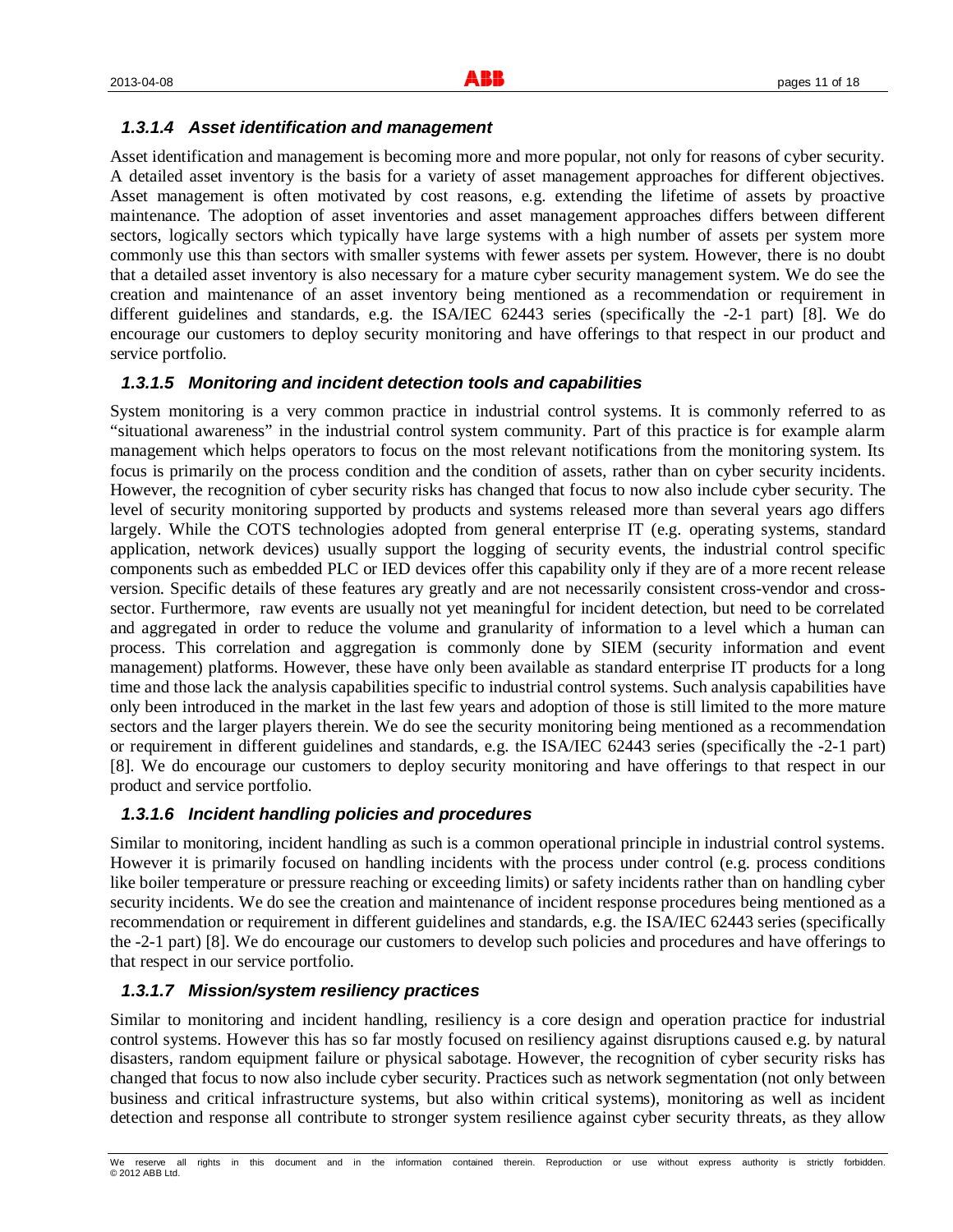for the containment of attacks if they happen, identification of attacks as they happen and response to incidents (including the prevention of severe consequences and the fast return to normal operations) as they are detected.

In some areas, we are aware of quantitative approaches to calculate reliability of alternative system designs. Specifically this is true for network reliability calculation (a summary can be found in [21]). These approaches can also be applied to critical infrastructure networks such as a substation automation system network [22]. However, these approaches are also limited to the analysis of random failures and cannot be easily applied to the analysis of resilience against an intentional attack by an intelligent threat agent. Modeling an attacker's behavior for analysis is currently still an actively discussed research problem [23].

#### *1.3.1.8 Security engineering practices*

General security engineering practices, including traceability of countermeasures to threats and risks identified in risk assessment and threat modeling, are rising in adoption, at least for new projects. We do encourage our customers to use security engineering practices and have offerings to that respect in our service portfolio.

#### *1.3.1.9 Privacy and civil liberties protection*

Privacy<sup>1</sup> concerns are mostly limited to the Smart Grid activities as other industrial control systems are generally not concerned with data which is relevant for privacy. Note that we consider privacy a subset of confidentiality. Industrial control systems can well contain data which is assessed confidential by their respective owner. Beyond the obvious user credentials and cryptographic keys, these are usually related to intellectual property around the configuration and operation of the process under control.

Similarly, civil liberties are usually not considered very relevant in the industrial control systems domain.

#### **1.3.2 How do these practices relate to existing international standards and practices?**

Most if not all of these practices are covered in the international or national standards and practices which we cite in this response.

#### **1.3.3 Which of these practices do commenters see as being the most critical for the secure operation of critical infrastructure?**

It is very difficult to give a generic answer to this question. Usually, any single countermeasure is not sufficient, but the interaction of multiples countermeasures makes up a good cyber security defense. Hence, out of this mix it is impossible to single out the importance of a given measure as the effectiveness comes from the mix. Similarly, the criticality of a given measure in the mix depends on the risks and threats the specific environment to be protected is exposed to. For example, in small systems with a low number of assets per system, an asset identification and management can be very simple or not exist as an explicit system. However, already if multiple of such small systems are operated in a fleet of systems within an organization, that may already be different.

We would however like to point out that the effectiveness of all of those practices heavily rely on a sound security program and skilled personnel. We thus strongly believe that any framework developed by NIST must set a focus on cyber security awareness, training and developing sustainable cyber security programs within all organizations.

<sup>&</sup>lt;sup>1</sup> We assume that privacy refers to the confidentiality of personally identifiable information, not confidentiality in general (e.g. confidential corporate information is not addressed by privacy). In other words, we consider privacy to relate to natural persons only.

We reserve all rights in this document and in the information contained therein. Reproduction or use without express authority is strictly forbidden. © 2012 ABB Ltd.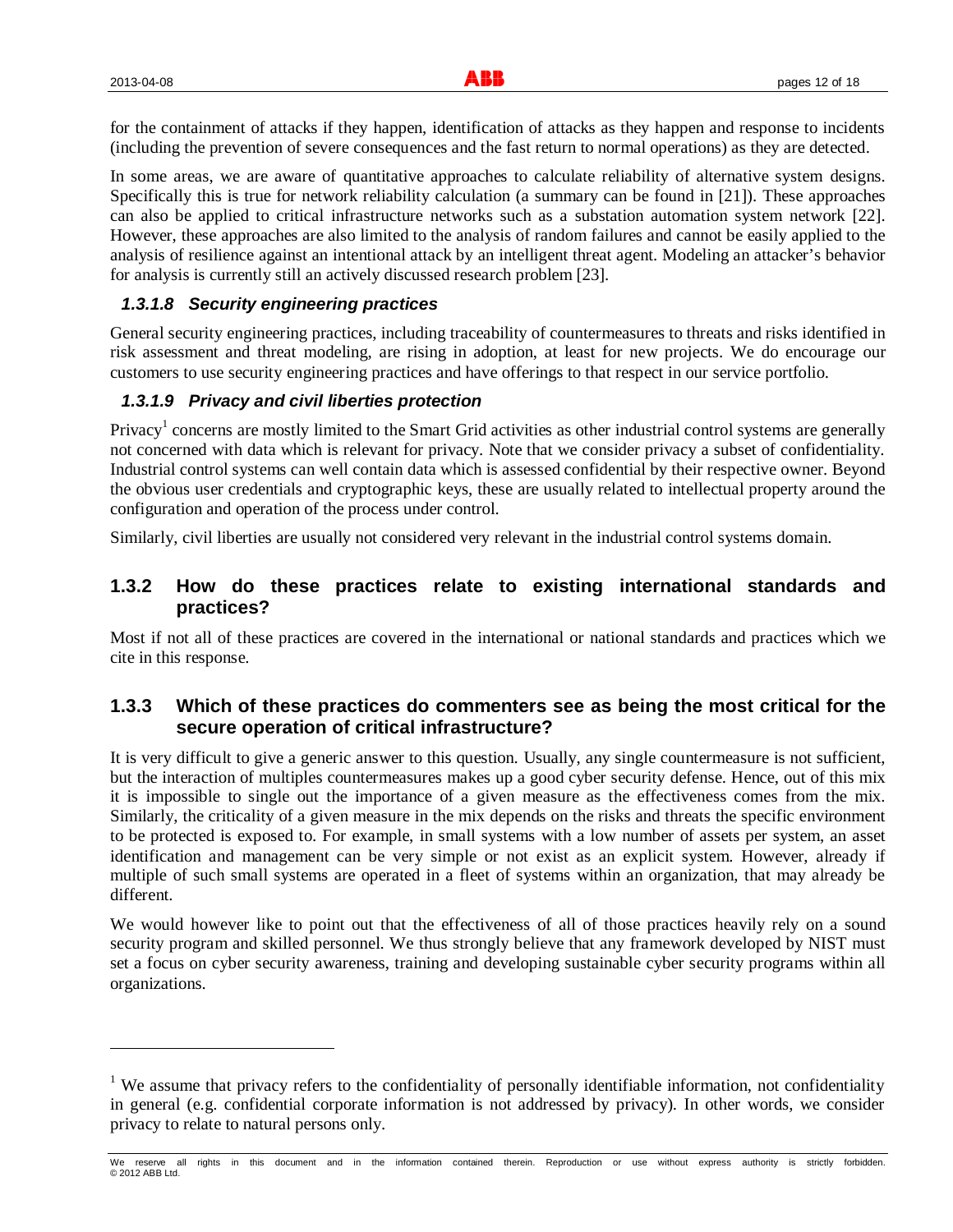# **1.3.4 Are some of these practices not applicable for business or mission needs within particular sectors?**

Again, it is very difficult to give a generic answer to this question. As we note above, we see large similarities in the challenges for the different sectors we serve. The differences are more significant along different dimensions, including the scale of the systems, the degree of interconnectivity of different organizations, etc. See response to question 1.1.2.

One extremely large challenge is the nature of business relations in a given sector. By business relations, we mean the way in which the sector infrastructure is built and how responsibility is allocated between the different businesses. Some sectors are very monolithic, with a few big players on both customer and equipment provider sides. Other sectors are extremely splintered, with perhaps large customers, but with thousands of small suppliers working in small temporary units to provide a solution to a large customer. In the later, there are larger challenges to interoperability, but also to defining responsibility and in dealing with responsibilities for which the assigned business is no longer in operation.

# **1.3.5 Which of these practices pose the most significant implementation challenge?**

Again, it is very difficult to give a generic answer to this question. Implementation challenges on the technical level are mostly related to the age of the target system and thus the available technical support for these practices. This applies to both the industrial control system specific parts of the system and the generic COTS parts. One overarching challenge which the entire industrial control system security community fasces is the shortage of skilled workforce. There are only very few individuals who have a sufficient knowledge in all relevant fields, i.e. in industrial control, in computer science / IT and in information security.

#### *1.3.5.1 Separation of business from operational systems*

The deeper the networks are in the system hierarchy, the more difficult it is generally to segregate them as the interconnectivity is more critical to the operation and the more application-specific, ICS aware segregation mechanisms are necessary to effectively segregate. Those are rare on the market though.

#### *1.3.5.2 Use of encryption and key management*

Interoperability is the key challenge here. As long as the industrial protocols are not specifying a security extension similar to how IEC 62351 is doing it for most of the power systems management protocols, any attempt to doing so will be limited in utility as it will interfere with the interoperability. A notable example are OPC UA and the wireless field bus specifications (WirelessHART, ISA 100) which in fact have specified a dedicated security model and integrated the cryptographic mechanisms to ensure security in their specifications.

Furthermore, especially in real-time systems, the time synchronization for key management is very critical to ensure that all participants change their keys at the same time. While in some real-time systems times tamping is not critical, but simply the timely transmission of messages is sufficient (e.g. locally in a robot cell), with a key management system of broader scope, this will be different.

#### *1.3.5.3 Identification and authorization of users accessing systems*

Again, the complexity of implementing identification and authorization depends on where in the ICS this is to be implemented. The closer to the mission critical components it is, the more relevant it is to not only prevent unauthorized access, but at the same time to maintain barrier-free emergency access. In physically confined deployments with continuous staffing (e.g. in permanently manned operations rooms), sufficient compensating countermeasures are available (e.g. physical access control and close supervision of the equipment in question), but in more physically/geographically distributed systems these fail.

#### *1.3.5.4 Asset identification and management*

The biggest challenge in asset identification and management is the integration of heterogeneous fleets of assets, especially containing aged assets. In those cases it is difficult to automate the population and the maintenance of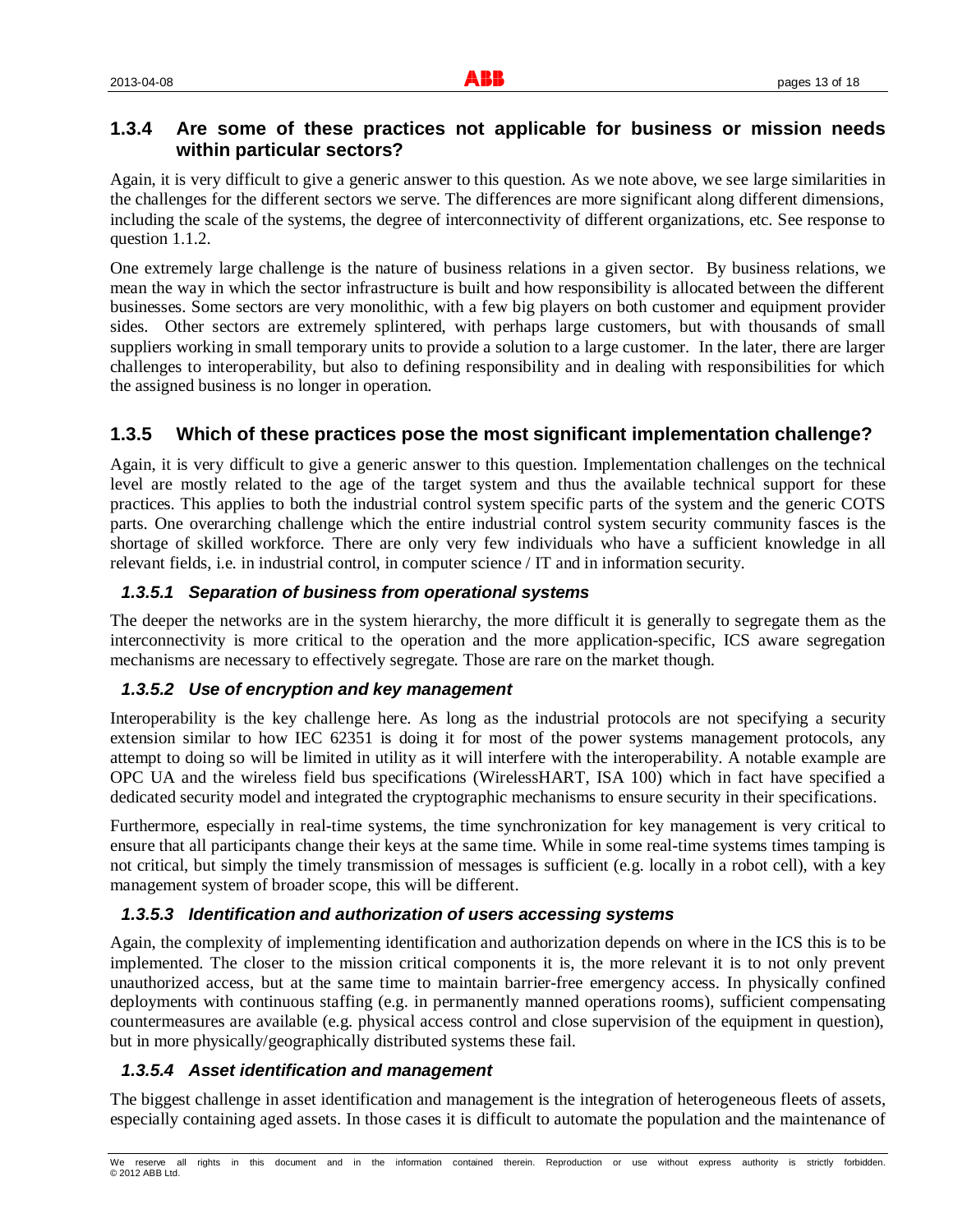the asset data as there is no common interface for automatic querying, and even if there is, the semantics of the retrieved data may not be common. Especially aged equipment does not make relevant data accessible in a machine-readable format.

#### *1.3.5.5 Monitoring and incident detection tools and capabilities*

For monitoring and incident detection the biggest challenge is domain specific know-how in the analysis mechanisms. Most IDS technology (or similar approaches) available on the market has strong focus on incident types and target technologies which are dominant in the enterprise IT systems (e.g. e-mail attacks, file sharing, social media), while specific attacks against ICS are different in nature. Also, the advantage of higher determinism in ICS is rarely leveraged by commercially available analysis tools.

#### *1.3.5.6 Incident handling policies and procedures*

The biggest challenge in incident handling besides the shortage of skilled people is the conflict of interest between a proper in-depth analysis of an incident down to the root cause and the fast restoration of normal operations. Incident handling processes from the enterprise IT domain can usually live with a few hours of unavailability of affected assets while especially for assets close to the primary process under control, this is unacceptable.

#### *1.3.5.7 Mission/system resiliency practices*

As already noted in 1.3.1.7 the commonly accepted resiliency practices in the industrial control system domain are fairly sophisticated and have a strong engineering background and are quantitative in nature (e.g. in the safety world). Currently the cyber security domain is not at this stage of maturity and thus acceptance of resiliency approaches for cyber security is low as they are deemed immature. The question of quantitatively modeling cyber security risk and thus a given system's resiliency against them is an open question.

#### *1.3.5.8 Security engineering practices*

The biggest challenge in adoption of secure engineering practices is their use in "brown field" systems. Usually, it is recommended to address security concerns from the very beginning (built-in instead of bolted-on), however in the industrial control systems domain there very rarely is the situation that one starts from the beginning. Usually, all ICS projects have to build on top of or around a significant base of existing environment. This may be the interconnectivity of new systems with their existing surrounding infrastructure, this may be that projects aren't actually building new systems but are upgrading existing systems subsystem by subsystem.

#### *1.3.5.9 Privacy and civil liberties protection.*

The challenge for privacy and civil liberty concerns are primarily relevant in the Smart Grid domain, as already noted in 1.3.1.9. A challenge here is certainly the diversity in different jurisdiction's legislation around privacy, which is partially contradicting (i.e. mechanisms required in some markets are unacceptable in others).

# **1.3.6 How are standards or guidelines utilized by organizations in the implementation of these practices?**

How ABB uses different standards and guidelines (and how we recommend their use to our customers and partners) largely depends on the type of document and its release state. We try to adopt those standards and guidelines which we identified as relevant as early as possible and to feedback our experiences in adopting them into the development process where possible. This specifically means that we are monitoring drafts of such documents and use them where we can get access. Also, our adoption and recommendation to do so depends on the type of document. Regulations and international standards which may be imposed by regulatory bodies of industry-self regulation are adopted more rigorously than documents which are intended as guidelines and recommendations for consideration.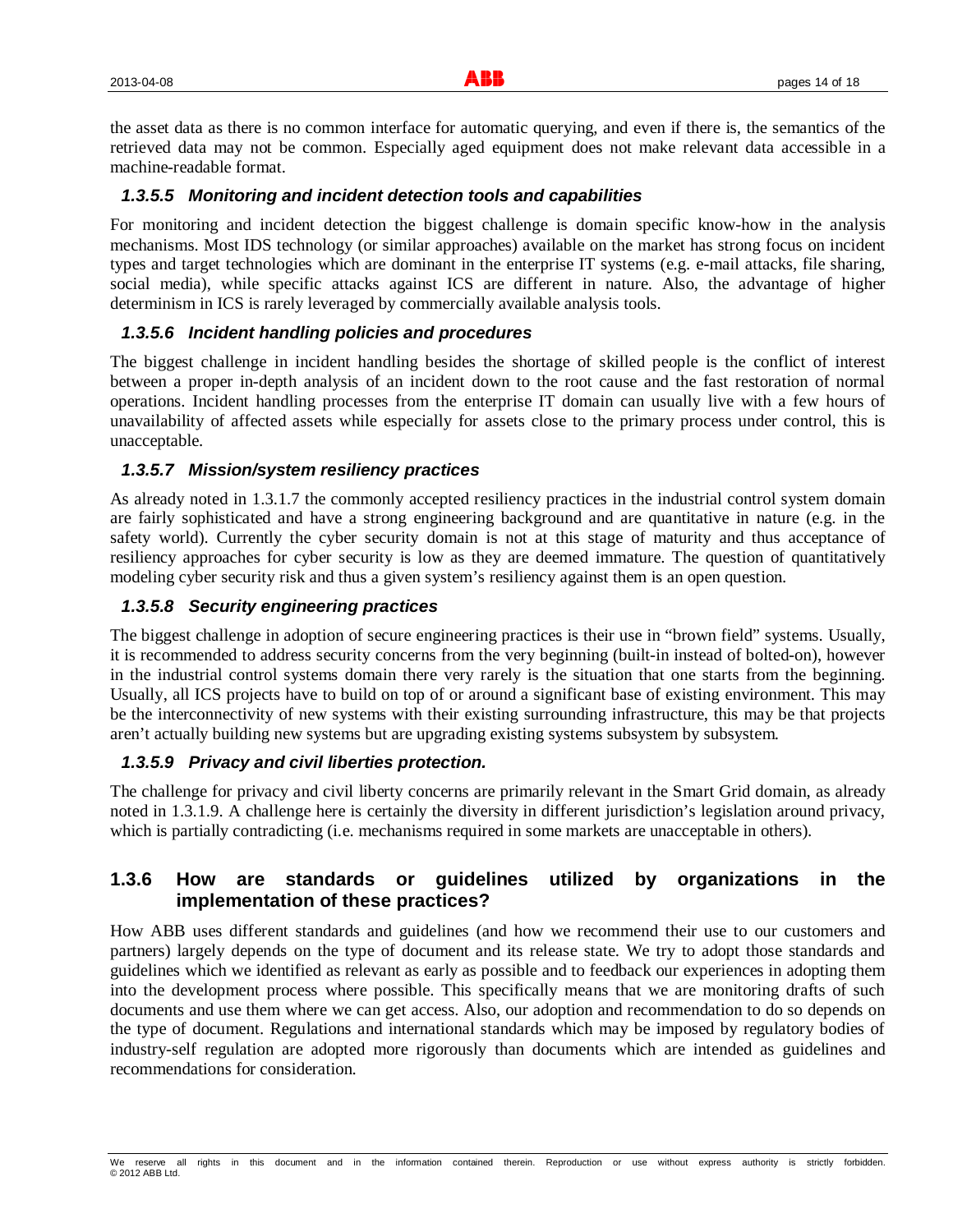# **1.3.7 Do organizations have a methodology in place for the proper allocation of business resources to invest in, create, and maintain IT standards?**

The ABB cyber security organization monitors different standards bodies (e.g. ISO/IEC, ISA, IEEE) for potentially relevant activities. Once such activity is identified we assess the appropriate level of involvement, which may range from simple monitoring to active contribution and leadership. Factors which influence this decision are the relevance to our business strategy, stage the activity is in when discovered, openness of the drafting team, as well as our assessment of the proposed content and concepts in terms of soundness and completeness (i.e. whether we feel our view would add a new perspective to the current drafting team's approach).

# **1.3.8 Do organizations have a formal escalation process to address cyber security risks that suddenly increase in severity?**

As mentioned in 1.1.3, ABB has a framework of incident handling and crisis management, in which cyber security risks are fully integrated. Both the suddenly increased relevance of cyber security risk as well as the suddenly increased impact of cyber security incidents are considered in the escalation mechanisms. Specifically in crisis management, in fact the approach is rather to escalate early and scale down if appropriate, rather than to start small and escalate if necessary.

# **1.3.9 What risks to privacy and civil liberties do commenters perceive in the application of these practices?**

As mentioned above, privacy and civil liberties are primarily applicable concerns in the Smart Grid domain, where the power consumption patterns of individual households may be revealed to a larger degree of granularity than it was previously the case.

#### **1.3.10 What are the international implications of this Framework on your global business or in policymaking in other countries?**

We already today see that NIST documents from the SP series are used and have an impact also outside of the U.S., at least in part because they are available for free and provide good guidance.

We would expect that a NIST Framework would have an impact outside the U.S. as well, e.g. because international standardization bodies or policymakers will at least use the framework as a source of inspiration.

#### **1.3.11 How should any risks to privacy and civil liberties be managed?**

Currently, privacy is not very broadly discussed other than in the Smart Grid context. Actually, we would like to see this managed, particularly guidelines that work across international boundaries and standard and recommendations that help define how long and how much personally identifiable data shall be stored in context of cyber security actions (for incident tracing and repudiation).

#### **1.3.12 In addition to the practices noted above, are there other core practices that should be considered for inclusion in the Framework?**

Other practices not yet mentioned in this document which also support resilience include continuous training and security awareness programs, management of updates and patches, frequent backup and efficient restore capabilities, and active involvement in the industrial control system cyber security community for information sharing. The cyber security practices should be integrated into the continuous quality management and improvement program typically available in organizations.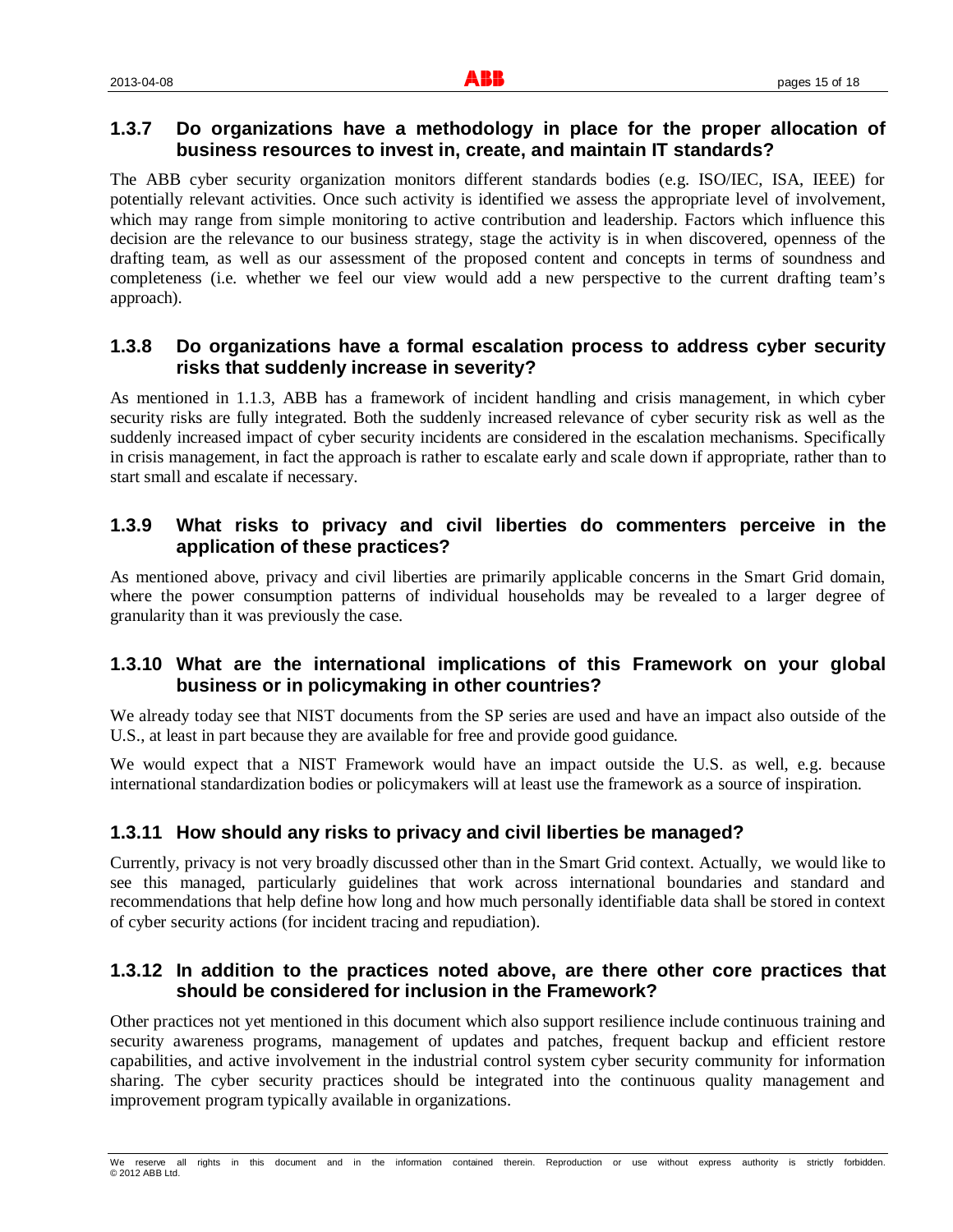Following up on the comment on challenges with regards to the business relationships in some sectors, defining business relations and responsibility could be a valuable contribution. For example, the construction industry has a clear and regulated way which defines how sub-suppliers work on a building project. Something similar is not existent in the Cyber Security industry, but could help in sectors, where the business relationships are of a splintered nature as described in 1.3.4.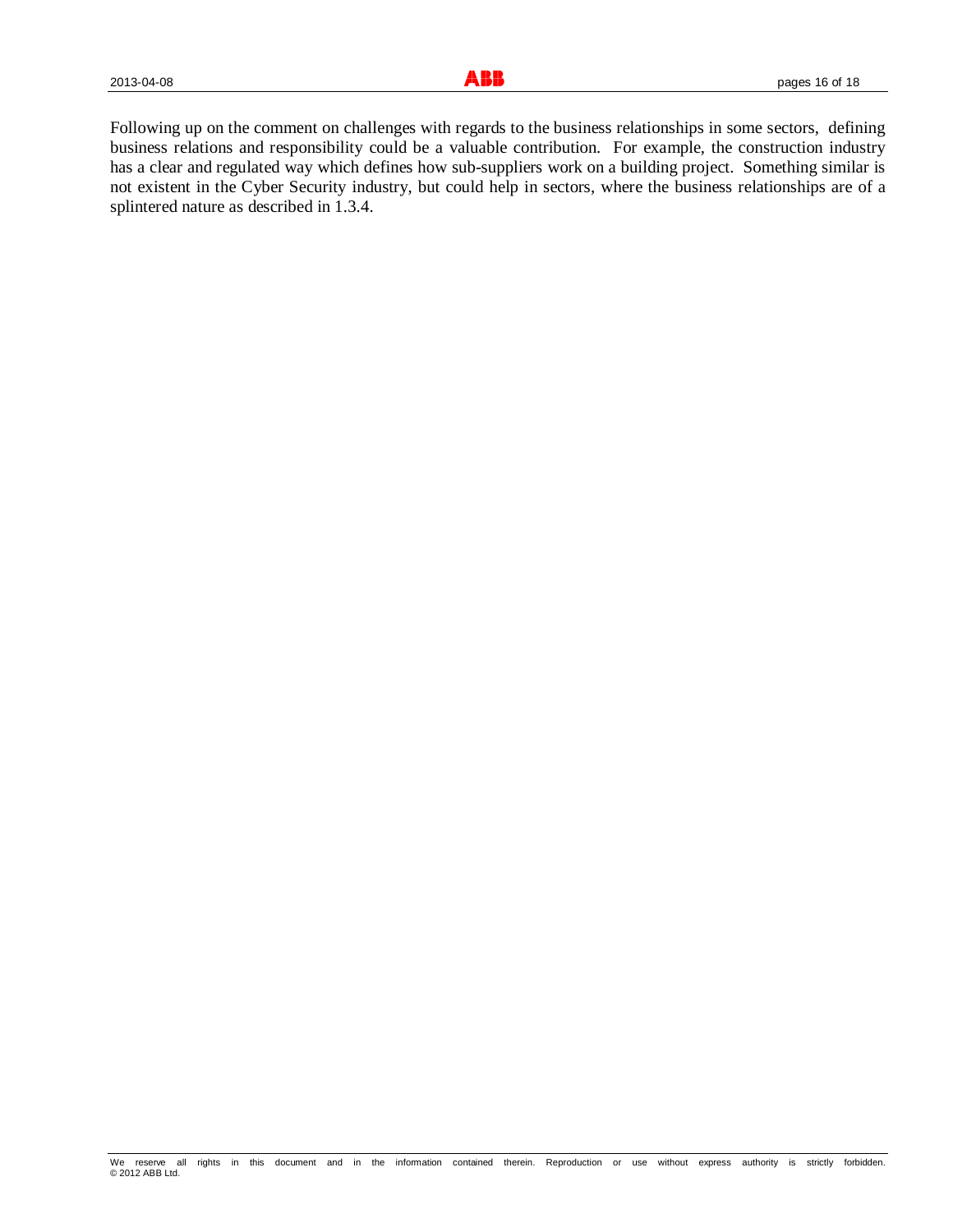# **References**

- [1] Tsolakas,C., "Implementing an Enterprise Risk Management Approach", Treasury Management International, Issue 207, http://www.treasury-management.com/article/1/239/1990/implementing-anenterprise-risk-management-approach.html (full article available after free registration)
- [2] Sanders, H.; "Corporate Innovation & Excellence Experiences and Insights of the 2012 Editor's Award Winners", Treasury Management International, Issue 211, http://www.treasurymanagement.com/showarticle.php?pubid=1&issueid=252&article=2129&page=showarticle&pageno=2
- [3] ISO 27000 series of standards (not available for free), specifically ISO 27000, http://www.iso.org/iso/home/store/catalogue\_tc/catalogue\_detail.htm?csnumber=56891, ISO 27001, http://www.iso.org/iso/home/store/catalogue\_tc/catalogue\_detail.htm?csnumber=42103 and ISO 27002, http://www.iso.org/iso/home/store/catalogue\_tc/catalogue\_detail.htm?csnumber=50297.
- [4] Microsoft Secure Development Lifecycle, http://www.microsoft.com/security/sdl/default.aspx.
- [5] Building Security In Maturity Model, http://bsimm.com/.
- [6] open Software Assurance Maturity Model, http://www.opensamm.org/.
- [7] IEC 62351 series of standards (not available for free), http://www.iec.ch/dyn/www/f?p=103:91:0::::FSP\_LANG\_ID:25#q=62351.
- [8] ISA / IEC 62443 series of standards ((not available for free)), http://isa99.isa.org/ and http://www.iec.ch/dyn/www/f?p=103:91:0::::FSP\_LANG\_ID:25#q=62351.
- [9] Electricity Subsector Cybersecurity Capability Maturity Model (ES-C2M2), http://energy.gov/oe/services/cybersecurity/electricity-subsector-cybersecurity-capability-maturity-model
- [10] Norwegian Oil and Gas Association (OLF) Guidelines 104 and 110 on cyber security, http://www.norskoljeoggass.no/Documents/Retningslinjer/100-127/104%20- %20Information%20security%20baseline%20requirements.pdf and http://www.norskoljeoggass.no/Documents/Retningslinjer/100-127/110%20- %20%20Implementation%20of%20information%20security.pdf
- [11] NIST 800-53v3, http://csrc.nist.gov/publications/nistpubs/800-53-Rev3/sp800-53-rev3-final\_updatederrata\_05-01-2010.pdf
- [12] NERC Critical Infrastructure Protection Standards, http://www.nerc.com/page.php?cid=2%7C20
- [13] WIB Process control Domain: security requirements for vendors, http://www.wib.nl/download.html (download available after registration)
- [14] NIST 800-82, http://csrc.nist.gov/publications/nistpubs/800-82/SP800-82-final.pdf
- [15] DHS Cyber Security Procurement Language, http://ics-cert.us-cert.gov/pdf/FINAL-Procurement\_Language\_Rev4\_100809.pdf
- [16] NIST IR 7628, Guidelines for Smart Grid Cyber Security, http://csrc.nist.gov/publications/nistir/ir7628/nistir-7628\_vol1.pdf, http://csrc.nist.gov/publications/nistir/ir7628/nistir-7628\_vol2.pdf and http://csrc.nist.gov/publications/nistir/ir7628/nistir-7628\_vol3.pdf
- [17] EU M490/SGCS, Smart Grid Mandate –Standardization Mandate to European Standardisation Organisations (ESOs) to support European Smart Grid deployment http://ec.europa.eu/energy/gas\_electricity/smartgrids/doc/2011\_03\_01\_mandate\_m490\_en.pdf